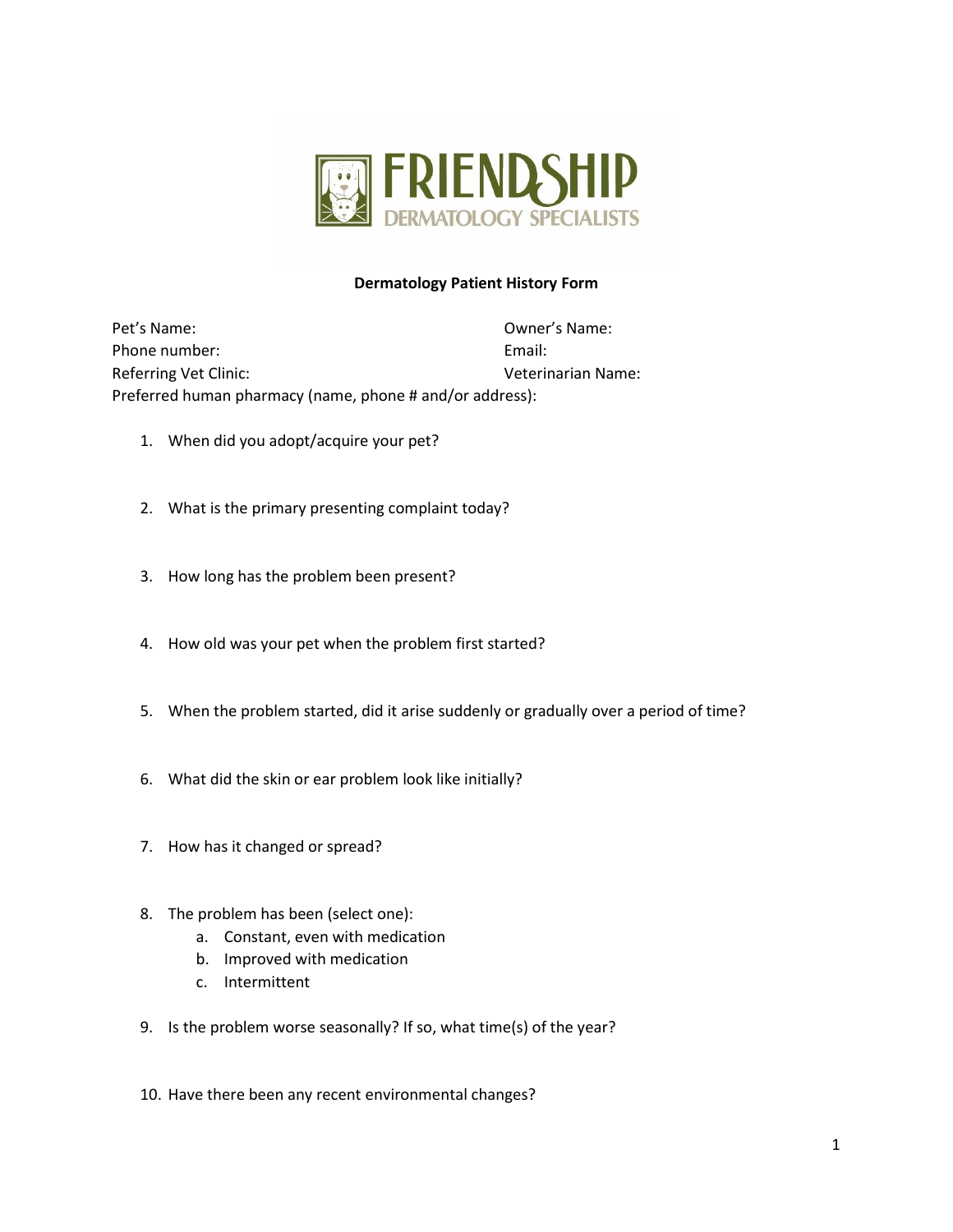- 11. Is your pet itchy (licking, biting, scratching, chewing, rubbing, scooting)?
- 12. Rate your pet's itchiness using the descriptions in the following scale (circle a number).

| 10       | Extremely severe itching. Pet is scratching, chewing, licking almost continuously. Itching practically<br>never stops, regardless of what else is happening around the pet.                  |
|----------|----------------------------------------------------------------------------------------------------------------------------------------------------------------------------------------------|
| 9        |                                                                                                                                                                                              |
| 8        | Severe itching. Prolonged episodes of itching when the pet is awake. Itching occurs at night and<br>also when eating, playing, exercising, or when otherwise distracted.                     |
| 7        |                                                                                                                                                                                              |
| 6        | Moderate itching. Regular episodes of itching when the pet is awake. Itching might occur at night<br>and wake the pet. No itching when eating, playing, exercising or when being distracted. |
| 5        |                                                                                                                                                                                              |
| 4        | Mild itching. More frequent episodes of itching. May notice occasional episodes of itching at night.<br>No itching when sleeping, eating, playing, exercising or when being distracted.      |
| 3        |                                                                                                                                                                                              |
| 2        | Very mild itching. Occasional episodes of itching. The pet is slightly more itchy than before the<br>problem began.                                                                          |
| 1        |                                                                                                                                                                                              |
| $\Omega$ | Normal pet. Itching is not a problem.                                                                                                                                                        |

- 13. What happened first itching or skin lesions/changes?
- 14. List the medications/supplements that your pet is currently receiving, including flea/tick and heartworm prevention (name specific brands). Note duration and date last given if known.
- 15. List any medications/supplements that your pet previously received if prescribed for a similar dermatologic issue (especially if not listed above).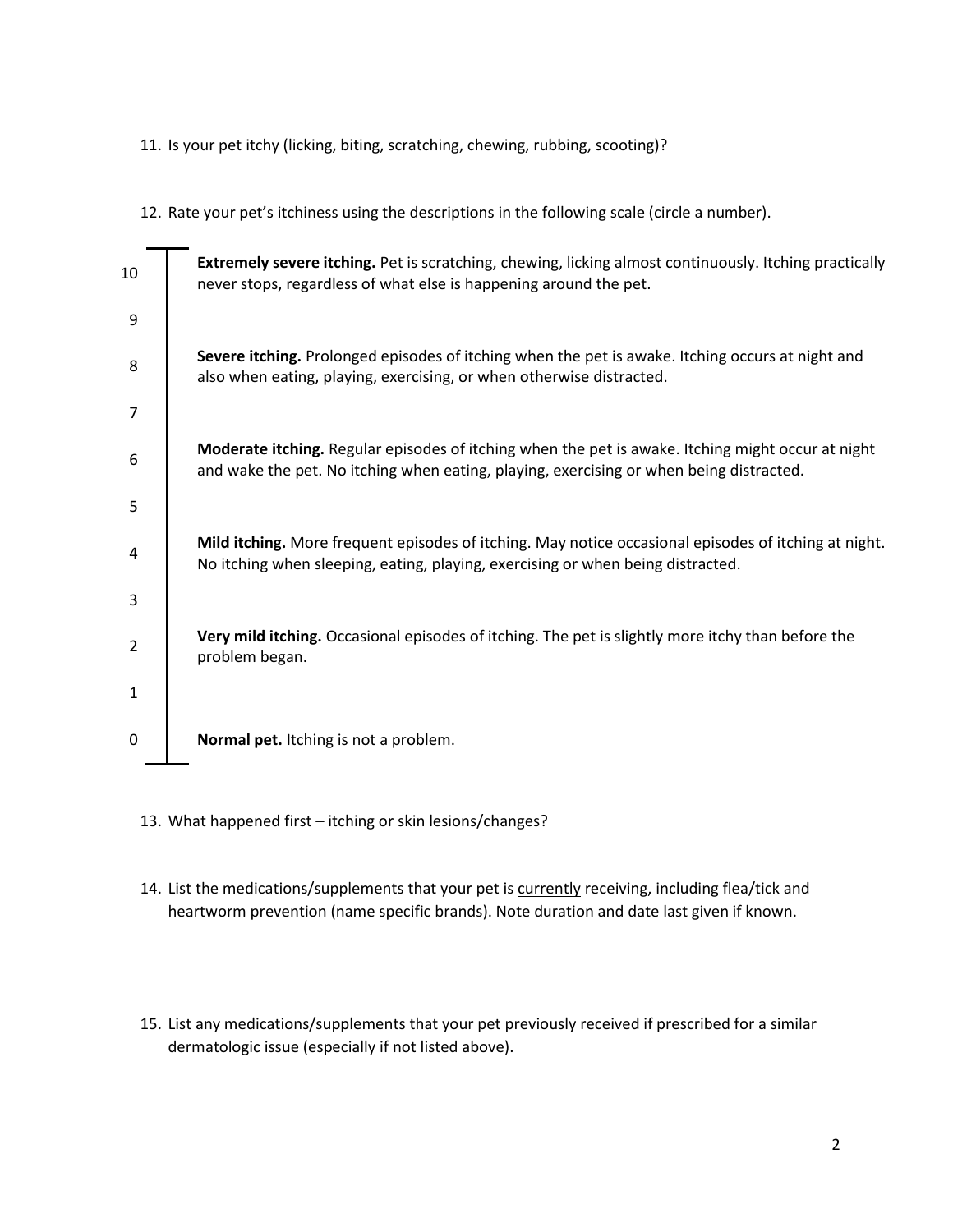16. On the chart of medications below, check if your pet has received them and, if so, how much relief they provided.

| <b>Treatment or Medication</b>   | Was the medication<br>given? |     |          | If given, how much did it help? |          |         |
|----------------------------------|------------------------------|-----|----------|---------------------------------|----------|---------|
|                                  | <b>Yes</b>                   | No. | Not sure | Helped                          | Helped   | Did not |
|                                  |                              |     |          | greatly                         | somewhat | help    |
| Cortisone (steroid)              |                              |     |          |                                 |          |         |
| (Temaril P, prednisone, Vetalog, |                              |     |          |                                 |          |         |
| Medrol, dexamethasone)           |                              |     |          |                                 |          |         |
| <b>Antibiotics</b>               |                              |     |          |                                 |          |         |
| <b>Antihistamines</b>            |                              |     |          |                                 |          |         |
| (Benadryl, Zyrtec, hydroxyzine)  |                              |     |          |                                 |          |         |
| Antifungal                       |                              |     |          |                                 |          |         |
| (ketoconazole, fluconazole,      |                              |     |          |                                 |          |         |
| terbinafine)                     |                              |     |          |                                 |          |         |
| <b>Cyclosporine (Atopica)</b>    |                              |     |          |                                 |          |         |
| <b>Apoquel</b>                   |                              |     |          |                                 |          |         |
| <b>Cytopoint injection</b>       |                              |     |          |                                 |          |         |

- 17. Has your pet had any adverse reaction to medications? If yes, please explain.
- 18. Are you able to easily administer oral and/or topical medications to your pet? Are oral pills vs. liquids preferred?
- 19. Has your pet ever had allergy testing (blood or skin), allergy vaccines (oral or injectable) in the past?
- 20. What do you feed your pet?
- 21. Have you tried any different "allergy-type" or prescription diets? If so, please list the diet names and for how long you fed each.
- 22. Has your pet had any of the following: vomiting or diarrhea, picky appetite, gassiness, burping, frequent bowel movement, sensitive stomach, other GI related symptoms? If so, please explain.
- 23. How often do you bathe your pet? With what shampoo?